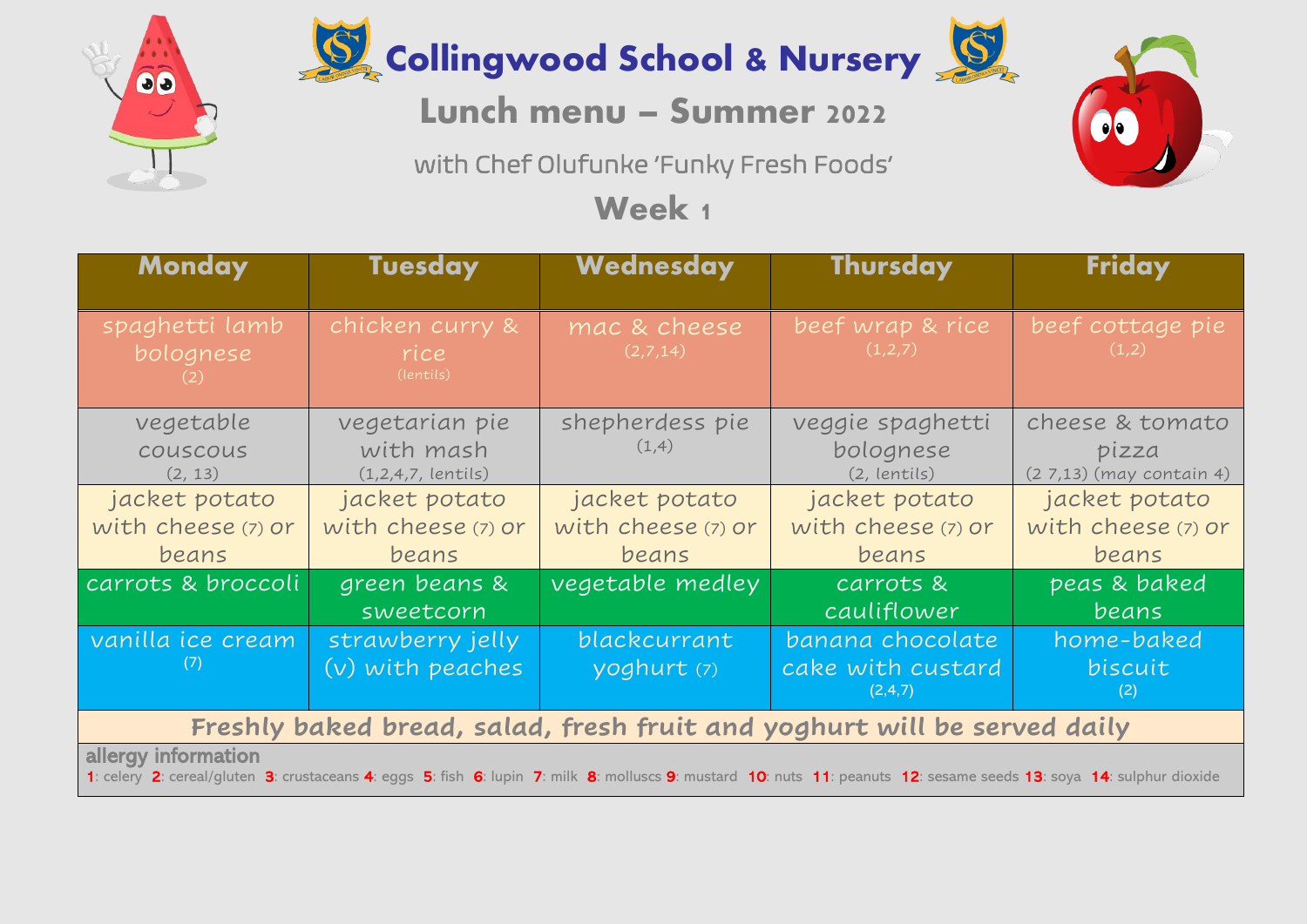



Collingwood School & Nursery

## Lunch menu – Summer 2022

with Chef Olufunke 'Funky Fresh Foods'

**Week 2**

| <b>Monday</b>                                                                                                                                                                               | <b>Tuesday</b>                                                  | Wednesday                                    | <b>Thursday</b>                                | Friday                                                 |  |  |
|---------------------------------------------------------------------------------------------------------------------------------------------------------------------------------------------|-----------------------------------------------------------------|----------------------------------------------|------------------------------------------------|--------------------------------------------------------|--|--|
| chicken<br>meatballs &<br>spaghetti (2)                                                                                                                                                     | lamb lasagne &<br>garlic bread<br>(2, 7, 13)<br>may contain (4) | beef curry & rice<br>(lentils)               | jerk chicken with<br>rice & peas               | cheese & tomato<br>$pizza$ (2,7,13) (may<br>contain 4) |  |  |
| Quorn fillet &<br>roast potatoes<br>(2)                                                                                                                                                     | bean chilli with<br>rice                                        | ratatouille pasta<br>(2)                     | tomato & basil<br>pasta bake (2,7,<br>lentils) | veggie fishless<br>fingers & chips<br>(2)              |  |  |
| jacket potato<br>with cheese (7) or<br>beans                                                                                                                                                | jacket potato<br>with cheese (7) or<br>beans                    | jacket potato<br>with cheese (7) or<br>beans | jacket potato<br>with cheese (7) or<br>beans   | jacket potato<br>with cheese (7) or<br>beans           |  |  |
| sweetcorn & peas                                                                                                                                                                            | broccoli & carrots                                              | cauliflower &<br>green beans                 | vegetable medley                               | baked beans &<br>peas                                  |  |  |
| frozen toffee<br>yoghurt (7)                                                                                                                                                                | choc dessert (7)                                                | cinnamon biscuit<br>(2)                      | strawberry<br>mousse (7)                       | chocolate<br>brownie $(2,4)$                           |  |  |
| Freshly baked bread, salad, fresh fruit and yoghurt will be served daily                                                                                                                    |                                                                 |                                              |                                                |                                                        |  |  |
| allergy information<br>1: celery 2: cereal/gluten 3: crustaceans 4: eggs 5: fish 6: lupin 7: milk 8: molluscs 9: mustard 10: nuts 11: peanuts 12: sesame seeds 13: soya 14: sulphur dioxide |                                                                 |                                              |                                                |                                                        |  |  |